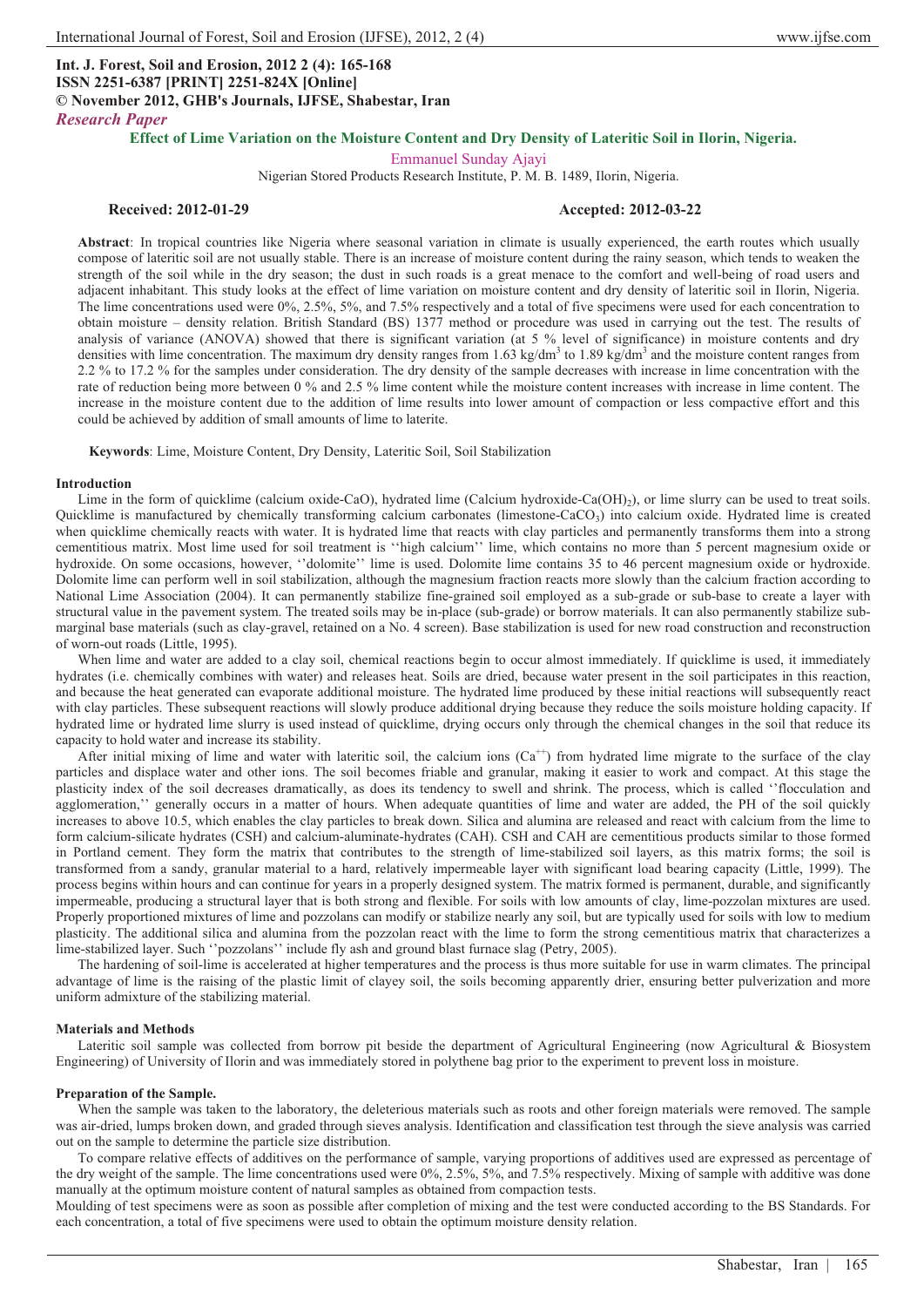## **Experimental Procedures**

 Identification and classification tests were carried out on the natural sample used to determine the particle size distribution and compaction tests. Lime is then added in proportions 0%, 2.5%, 5%, and 7.5% to the sample to determine its effect on moisture-density relations in compaction tests. The procedure used in carrying out the test was according to BS 1377 Standard methods which is as follows:

## **Laboratory Compaction Test (BS 1377)**

In this method the soil sample was air-dried and passes through a 20mm sieve, the amount of gravel retained was noted. Next 3 kg of the soil passing the sieve was thoroughly mixed with water to give fairly low moisture content; the soil was put in airtight container for 2-3 hours so that the water could migrate through it. The soil was then compacted in a 101.6mm diameter mould by means of 2.5 kg hammer with 50.8mm diameter head falling freely from 305mm above the top of the soil.

Compaction was effected in 3 layers, each being given 25 blows. The compaction was considered satisfactory when the soil in the mould was not more than about 6mm above the top of the soil. The top of the soil was then trimmed level with the mould. The base was removed and the soil and mould were weighed. Moisture content samples were taken from the top, middle and base of the soil. The test was repeated using a fresh batch of soil mixed to optimum moisture content of the natural samples

The procedure was repeated until the weight of the soil in the mould passes the maximum value and begins to decrease. Once the moisture contents have been determined, the graph of moisture content and dry density variation with lime concentration could be plotted.

## **Result and Discussion**

## **Identification and Classification Test**

The result of the average particle size distribution of the sample is presented in Table 1. The soil sample is classified as inorganic silt of medium compressibility according to Casangrande and as A-2-6 of good rating as sub-grade material according to AASHTO classification.

| Table 1. Average Particle Size Distribution of Sample |  |  |
|-------------------------------------------------------|--|--|
|-------------------------------------------------------|--|--|

| Sample size | Percentage |
|-------------|------------|
| Gravel      | 16.4       |
| Sand        | 58.4       |
| Clay        | 25.2       |

## **Compaction Results**

The result of compaction tests carried out on both the treated and untreated samples are shown in the Tables 2, 3, 4, 5 and summarized in Table 6.

| Table 2. Compaction Test Using 0% Lime Concentration |                |       |                |       |                                |       |      |       |       |       |
|------------------------------------------------------|----------------|-------|----------------|-------|--------------------------------|-------|------|-------|-------|-------|
| Test No.                                             |                |       |                | 2     |                                | 3     |      | 4     |       | 5     |
| Wt of cylinder $+$<br>wet soil $(g)$                 |                | 6288  |                | 6344  |                                | 6559  |      | 6778  |       | 6716  |
| Wt of cylinder $(g)$                                 |                | 4610  |                | 4610  |                                | 4610  |      | 4610  |       | 4610  |
| Wt of wet soil $(g)$                                 |                | 1678  |                | 1734  |                                | 1949  |      | 2168  |       | 2106  |
| Wet density<br>$\text{kg/dm}^3$                      |                | 1.653 |                | 1.708 |                                | 1.920 |      | 2.135 |       | 2.074 |
|                                                      |                |       |                |       | Moisture Content Determination |       |      |       |       |       |
| Container No.                                        | 1A1            | 1A2   | 2A1            | 2A2   | 3A1                            | 3A2   | 4A1  | 4A2   | 5A1   | 5A2   |
| Wt of soil $+iin(g)$                                 | 99             | 117   | 89             | 75    | 49                             | 53    | 51   | 54    | 74    | 50    |
| Wt of dried soil $+$<br>$\sin(g)$                    | 97             | 113   | 85             | 74    | 45                             | 51    | 47   | 48    | 66    | 46    |
| Wt of $\text{tin}(\mathbf{g})$                       | 27             | 26    | 28             | 28    | 15                             | 18    | 2    | 12    | 14    | 14    |
| Wt of dry soil $(g)$                                 | 70             | 87    | 57             | 46    | 30                             | 33    | 45   | 36    | 52    | 32    |
| Wt of moisture $(g)$                                 | $\overline{2}$ | 4     | $\overline{4}$ |       | $\overline{4}$                 | 2     | 4    | 6     | 8     | 4     |
| Moisture<br>content( $\%$ )                          | 2.85           | 4.59  | 7.02           | 2.04  | 3.33                           | 6.06  | 8.89 | 16.67 | 15.38 | 12.50 |
| Ave. M.C $(\%)$                                      |                | 3.72  |                | 4.59  |                                | 9.69  |      | 12.78 |       | 13.94 |
| Dry density<br>$\text{kg/dm}^3$                      |                | 1.59  |                | 1.63  |                                | 1.75  |      | 1.89  |       | 1.82  |





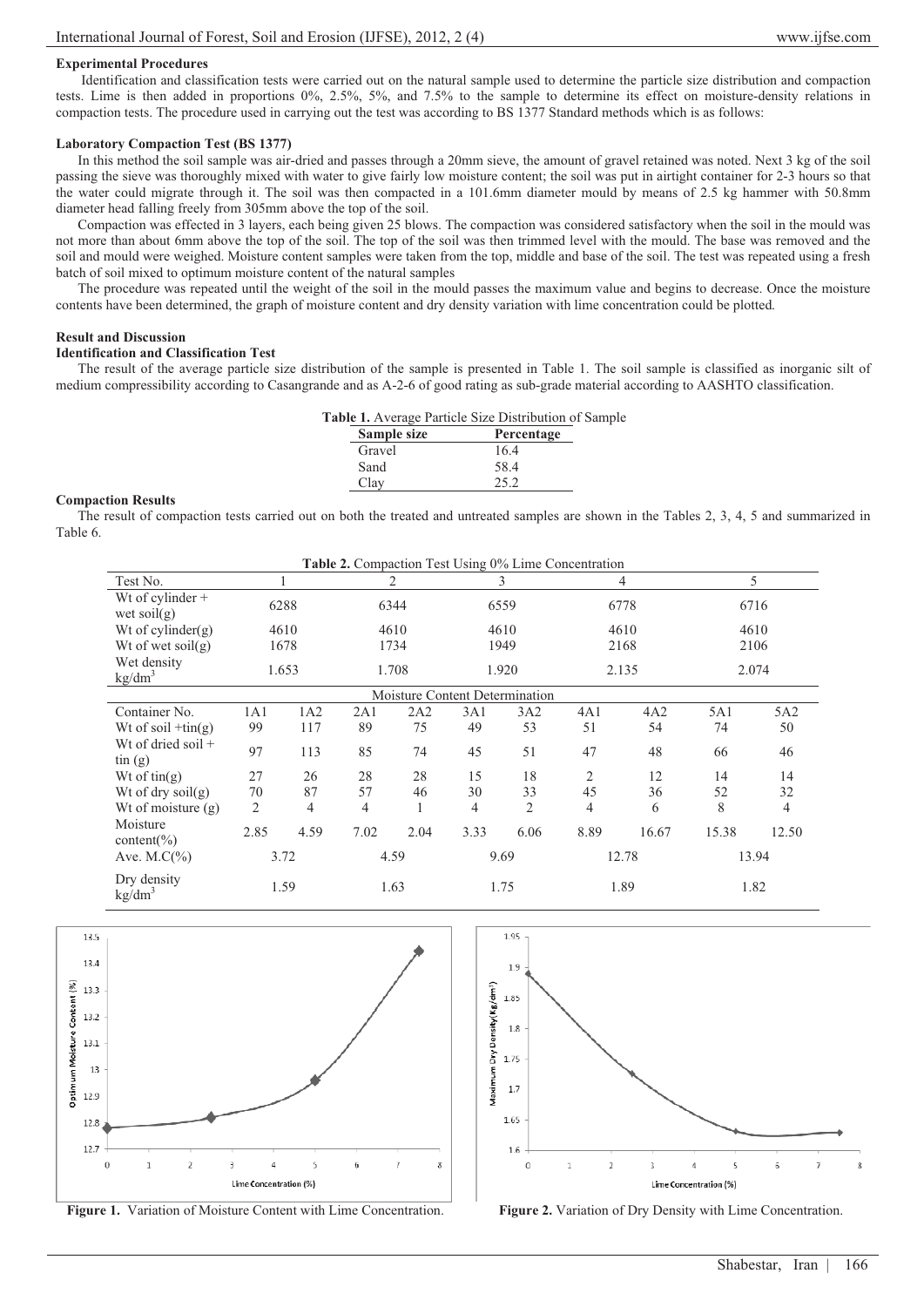| Table 3. Compaction test Using 2.5% Lime Concentration |                |                |                |                |                                |                 |                                                        |                 |       |                       |
|--------------------------------------------------------|----------------|----------------|----------------|----------------|--------------------------------|-----------------|--------------------------------------------------------|-----------------|-------|-----------------------|
| Test No.                                               |                | 1              |                | $\overline{2}$ |                                | 3               |                                                        | $\overline{4}$  |       | 5                     |
| Wt of cylinder +                                       |                | 4586           |                | 4622           | 4761                           |                 |                                                        | 4963            |       | 4938                  |
| wet soil $(g)$                                         |                |                |                |                |                                |                 |                                                        |                 |       |                       |
| Wt of cylinder(g)                                      |                | 3031           |                | 3031           | 3031                           |                 |                                                        | 3031            | 3031  |                       |
| Wt of wet soil(g)                                      |                | 1555           |                | 1591           | 1730                           |                 |                                                        | 1932            | 1907  |                       |
| Wet density                                            | 1.555          |                | 1.591          |                | 1.730                          |                 | 1.932                                                  |                 | 1.907 |                       |
| kg/dm <sup>3</sup>                                     |                |                |                |                |                                |                 |                                                        |                 |       |                       |
|                                                        |                |                |                |                | Moisture Content Determination |                 |                                                        |                 |       |                       |
| Container No.                                          | 1B1            | 1B2            | 2B1            | 2B2            | 3B1                            | 3B <sub>2</sub> | 4B1                                                    | 4B <sub>2</sub> | 5B1   | 5B <sub>2</sub>       |
| Wt of soil $+tin(g)$                                   | 95             | 92             | 49             | 53             | 62                             | 50              | 68                                                     | 49              | 72    | 44                    |
| Wt of dried soil +<br>$\sin(g)$                        | 93             | 90             | 47             | 52             | 57                             | 47              | 62                                                     | 46              | 64    | 40                    |
| Wt of $\text{tin}(g)$                                  | 28             | 30             | 18             | 15             | 19                             | 18              | 18                                                     | 21              | 19    | 15                    |
| Wt of dry soil(g)                                      | 65             | 60             | 29             | 38             | 38                             | 29              | 44                                                     | 25              | 45    | 25                    |
| Wt of moisture $(g)$                                   | $\mathfrak{2}$ | $\overline{2}$ | $\overline{2}$ | $\mathbf{1}$   | 5                              | 3               | 6                                                      | $\mathfrak{Z}$  | 8     | $\overline{4}$        |
| Moisture                                               | 3.00           | 3.33           | 6.89           | 2.63           | 13.20                          | 10.30           | 13.64                                                  | 12.00           | 17.80 | 16.00                 |
| content( $\%$ )                                        |                |                |                |                |                                |                 |                                                        |                 |       |                       |
| Ave. $M.C(\%)$                                         |                | 3.165          |                | 4.761          |                                | 11.750          |                                                        | 12.820          |       | 16.900                |
| Dry density                                            |                | 1.507          |                | 1.519          |                                | 1.548           |                                                        | 1.726           | 1.631 |                       |
| kg/dm <sup>3</sup>                                     |                |                |                |                |                                |                 |                                                        |                 |       |                       |
|                                                        |                |                |                |                |                                |                 | Table 4. Compaction Test Using 5% Lime Concentration   |                 |       |                       |
| Test No.                                               |                | $\mathbf{1}$   |                | $\overline{2}$ |                                | 3               |                                                        | $\overline{4}$  |       | 5                     |
| Wt of cylinder +                                       |                |                |                | 4820           | 4903                           |                 |                                                        | 5082            |       | 5042                  |
| wet soil $(g)$                                         |                | 4803           |                |                |                                |                 |                                                        |                 |       |                       |
| Wt of cylinder(g)                                      |                | 3280           |                | 3280           | 3280                           |                 |                                                        | 3280            |       | 3280                  |
| Wt of wet soil(g)                                      |                | 1523           |                | 1540           | 1623                           |                 |                                                        | 1802            |       | 1762                  |
| Wet density                                            |                | 1.523          |                | 1.540          | 1.623                          |                 |                                                        | 1.802           | 1.762 |                       |
| kg/dm <sup>3</sup><br>Moisture Content Determination   |                |                |                |                |                                |                 |                                                        |                 |       |                       |
| Container No.                                          | 1C1            | 1C2            | 2C1            | 2C2            | 3C1                            | 3C2             | 4C1                                                    | 4C2             | 5C1   | 5C <sub>2</sub>       |
| Wt of soil $+tin(g)$                                   | 112            | 117            | 100            | 92             | 70                             | 62              | 73                                                     | 83              | 54    | 42                    |
| Wt of dried soil $+$                                   |                |                |                |                |                                |                 |                                                        |                 |       |                       |
| $\sin(g)$                                              | 110            | 115            | 98             | 91             | 66                             | 60              | 68                                                     | 77              | 50    | 39                    |
| Wt of $\text{tin}(g)$                                  | 26             | 18             | 20             | 50             | 15                             | 25              | 23                                                     | 36              | 18    | 21                    |
| Wt of dry soil(g)                                      | 84             | 97             | 78             | 41             | 51                             | 35              | 45                                                     | 41              | 32    | 18                    |
| Wt of moisture $(g)$                                   | $\mathfrak{2}$ | $\mathfrak{2}$ | $\overline{2}$ | $\mathbf{1}$   | $\overline{4}$                 | $\mathfrak{2}$  | 5                                                      | 6               | 4     | 3                     |
| Moisture<br>$content(\%)$                              | 2.37           | 2.06           | 2.55           | 2.45           | 7.86                           | 5.71            | 11.11                                                  | 14.81           | 12.51 | 16.32                 |
| Ave. $M.C(\%)$                                         |                | 2.215          |                | 2.520          | 6.786                          |                 |                                                        | 12.960          |       | 14.416                |
| Dry density                                            |                |                |                |                |                                |                 |                                                        |                 |       |                       |
| $\text{kg/dm}^3$                                       |                | 1.490          |                | 1.502          | 1.520                          |                 |                                                        | 1.632           |       | 1.540                 |
|                                                        |                |                |                |                |                                |                 |                                                        |                 |       |                       |
|                                                        |                |                |                |                |                                |                 | Table 5. Compaction test Using 7.5% Lime Concentration |                 |       |                       |
| Test No.<br>Wt of cylinder $+$                         |                |                |                | 2              |                                | 3               |                                                        | 4               |       | 5                     |
| wet soil $(g)$                                         |                | 3366           |                | 3396           | 3506                           |                 |                                                        | 3815            |       | 3798                  |
| Wt of cylinder $(g)$                                   |                | 1853           |                | 1853           | 1853                           |                 |                                                        | 1853            |       | 1853                  |
| Wt of wet soil $(g)$                                   |                | 1513           |                | 1543           | 1653                           |                 |                                                        | 1962            |       | 1945                  |
| Wet density                                            |                | 1.513          |                |                | 1.653                          |                 |                                                        |                 |       | 1.907                 |
| kg/dm <sup>3</sup>                                     |                |                |                | 1.543          |                                |                 |                                                        | 1.932           |       |                       |
|                                                        |                |                |                |                | Moisture Content Determination |                 |                                                        |                 |       |                       |
| Container No.                                          | 1D1            | 1D2<br>53      | 2D1<br>62      | 2D2<br>72      | 3D1<br>57                      | 3D2<br>60       | 4D1<br>53                                              | 4D2<br>68       | 5D1   | 5D <sub>2</sub><br>74 |
| Wt of soil $+tin(g)$<br>Wt of dried soil +             | 62             |                |                |                |                                |                 |                                                        |                 | 71    |                       |
| $\sin(g)$                                              | 61             | 52             | 60             | 69             | 53                             | 56              | 48                                                     | 62              | 61    | 64                    |
| Wt of $\text{tin}(g)$                                  | 26             | 18             | 14             | 13             | 15                             | 14              | 13                                                     | 14              | 13    | 13                    |
| Wt of dry soil $(g)$                                   | 35             | 34             | 46             | 56             | 38                             | 42              | 35                                                     | 48              | 48    | 51                    |
| Wt of moisture $(g)$                                   | $\mathbf{1}$   | 1              | $\overline{2}$ | 3              | $\overline{4}$                 | 4               | 5                                                      | 6               | 9     | 8                     |
| Moisture                                               | 2.86           | 2.94           | 4.35           | 5.36           | 10.53                          | 9.52            | 14.28                                                  | 12.67           | 18.75 | 15.69                 |
| content( $\%$ )                                        |                | 2.900          |                | 4.855          |                                | 10.025          |                                                        | 13.450          |       | 17.248                |
| Ave. $M.C(\%)$<br>Dry density                          |                |                |                |                |                                |                 |                                                        |                 |       |                       |
| kg/dm <sup>3</sup>                                     |                | 1.470          |                | 1.472          | 1.502                          |                 |                                                        | 1.630           |       | 1.489                 |

The results of the compaction tests carried out on the sample show that the addition of lime to the natural sample resulted in the improvement in the characteristics of the natural sample. The samples have their maximum dry densities ranging from 1.630 kg/dm<sup>3</sup> to 1.890 kg/dm<sup>3</sup> and their optimum moisture content ranging from 2.215% to 17.248%. The addition of lime to the sample generally increases the optimum moisture content and reduces the maximum dry density as lime content increases with the rate of reduction more pronounced between 0% and 2.5% lime content as shown in the figures 1 below. However, the results of the compaction test show that the maximum dry density of the laterite decreases with increase in lime concentration while the optimum moisture content increases with increases in lime concentration.